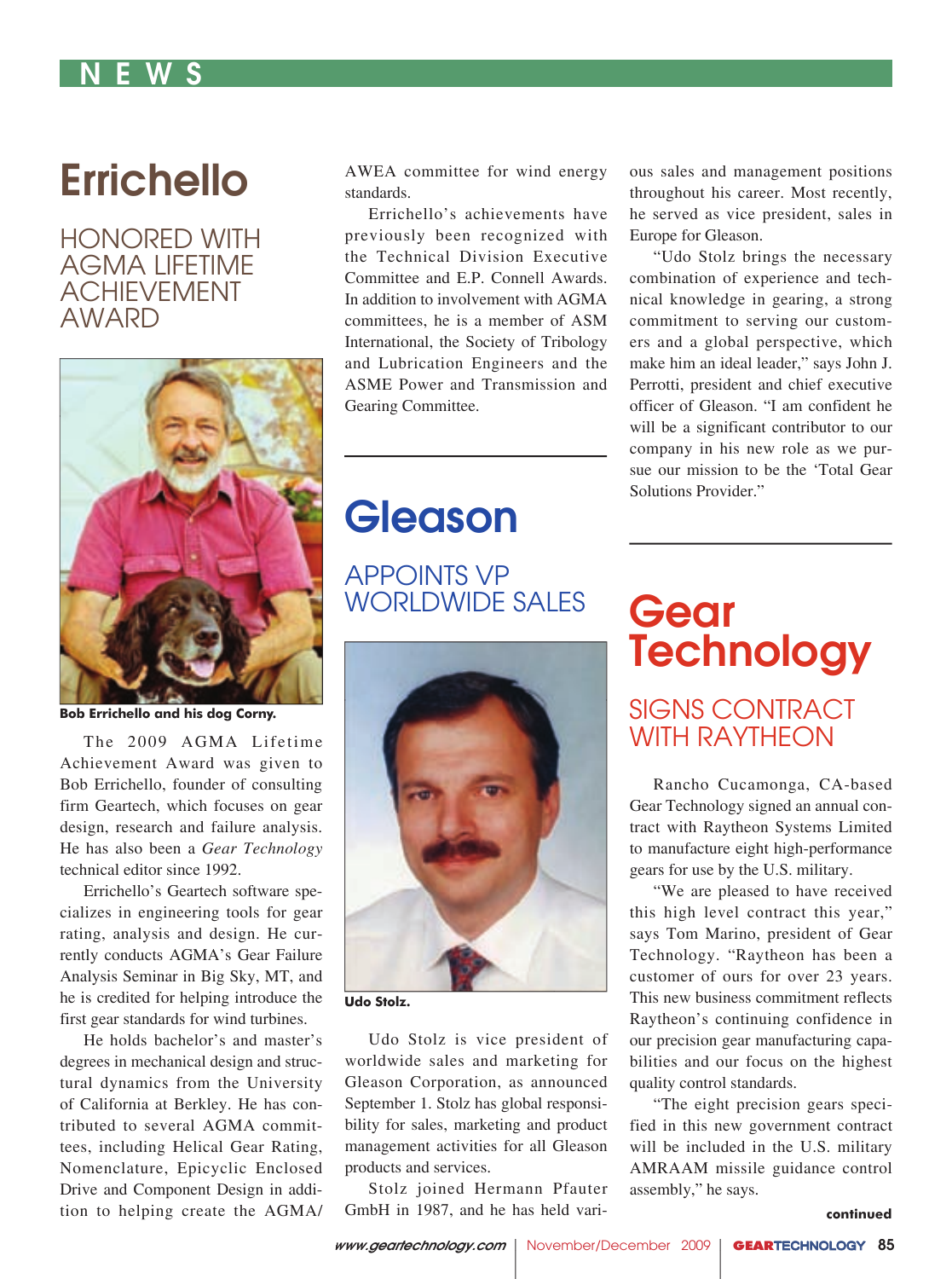### N E W S

# **Greenfield Industries**

### NAMES PRESIDENT



**Ty Taylor.**

Ty Taylor was appointed president of Greenfield Industries, Inc. (GFII), effective October 1. He reports directly to Jeff Chee, president and CEO of Top-Eastern Drill Company (TDC), which acquired GFII earlier this year. Taylor is responsible for overall management of GFII's brands: Cleveland, Chicago-Latrobe, CLE-LINE, Putnam, Bassett, Vermont Tap and Die, Geometric, H & G, Vers-O-Tool and Acme-Fette.

Active in the cutting tool industry for over 32 years, Taylor's background includes leadership roles in manufacturing, research and development, marketing and sales management. He most recently served as director, global distribution for Kennametal, Inc; GFII was acquired by Kennametal in 1997.

"I am very pleased to be leading a dedicated group of employees whose primary mission is to satisfy our customers with the high quality cutting tools that the company has always been known for," Taylor says.

# AFC-Holcroft

### NAMES PARTNER IN RUSSIA, CIS, BALTIC

An exclusive distribution agreement was signed between Michigan-based AFC-Holcroft and JSC Nakal Industrial Furnaces of Solnechnogorsk, Moscow Region, Russia. Under the agreement, Nakal provides sales, service, parts and support of AFC-Holcroft equipment in the partnership area, which consists of Russia, the CIS countries and the Baltic region.

Nakal has manufacturing facilities in the Moscow Region that include over 8,000 square meters of production area with welding, metal treatment, insulation, painting and other equipment. All necessary manufacturing equipment is owned by the company, allowing it to perform all processes on-site.

As the largest electro-thermic equipment manufacturer on Russian Federation territory, Nakal covers developing and manufacturing heat treat furnaces, melting furnaces for non-ferrous metals, drying ovens and lab furnaces for all industries. Nakal tests and develops new thermo-chemical solutions, like catalytic gas nitriding, at its research and testing laboratory for heat treat machinery.

"As our major decision, we want to leverage our strengths to capture the same market share in AFC-Holcroft's Russian market as we have in North America," says Marc Ruetsch, director of European operations for AFC-Holcroft. "With the help of our Russian partners, we will increase our product range considerably in this market."

Nakal also views the partnership as an advantageous opportunity. "Everybody benefits from this alliance," says Nikolay Ityaksov, general manager of Nakal. "Our company gets

a chance to benefit from vast experiences of the American company and ready-made solutions for our customers. On the other hand, AFC-Holcroft significantly enlarges its presence in the above-mentioned markets. Moreover, manufacturing companies that use these furnaces and equipment will also benefit from our alliance, as it improves accessibility of the equipment produced by one of the world leaders, as well as service support and pricing."

AFC-Holcroft has over a hundred installations in the former Soviet Union in a diverse range of plants. "The close collaboration with Nakal Industrial Furnaces is a strategic decision for us, allowing us to build on our large installed base of furnace equipment in this region," says Bill Disler, AFC-Holcroft vice president. "As a leader in heat treatment equipment technology, we will be able to better support our existing Russian and CIS state customers as well as develop new customer relationships. We will continue to make adjustments in our organization to support our global activity as we expand our footprint around the world."

# **Emuge**

### **DISTRIBUTES EXCLUSIVELY FOR HOHENSTEIN**

Massachusetts-based Emuge Corp. joins forces with the Hohenstein Company of Germany as the latter's exclusive North American agent. The sales agreement combines the special purpose workpiece clamping fixtures from Hohenstein with Emuge's application experience in demanding workholding and tooling solutions.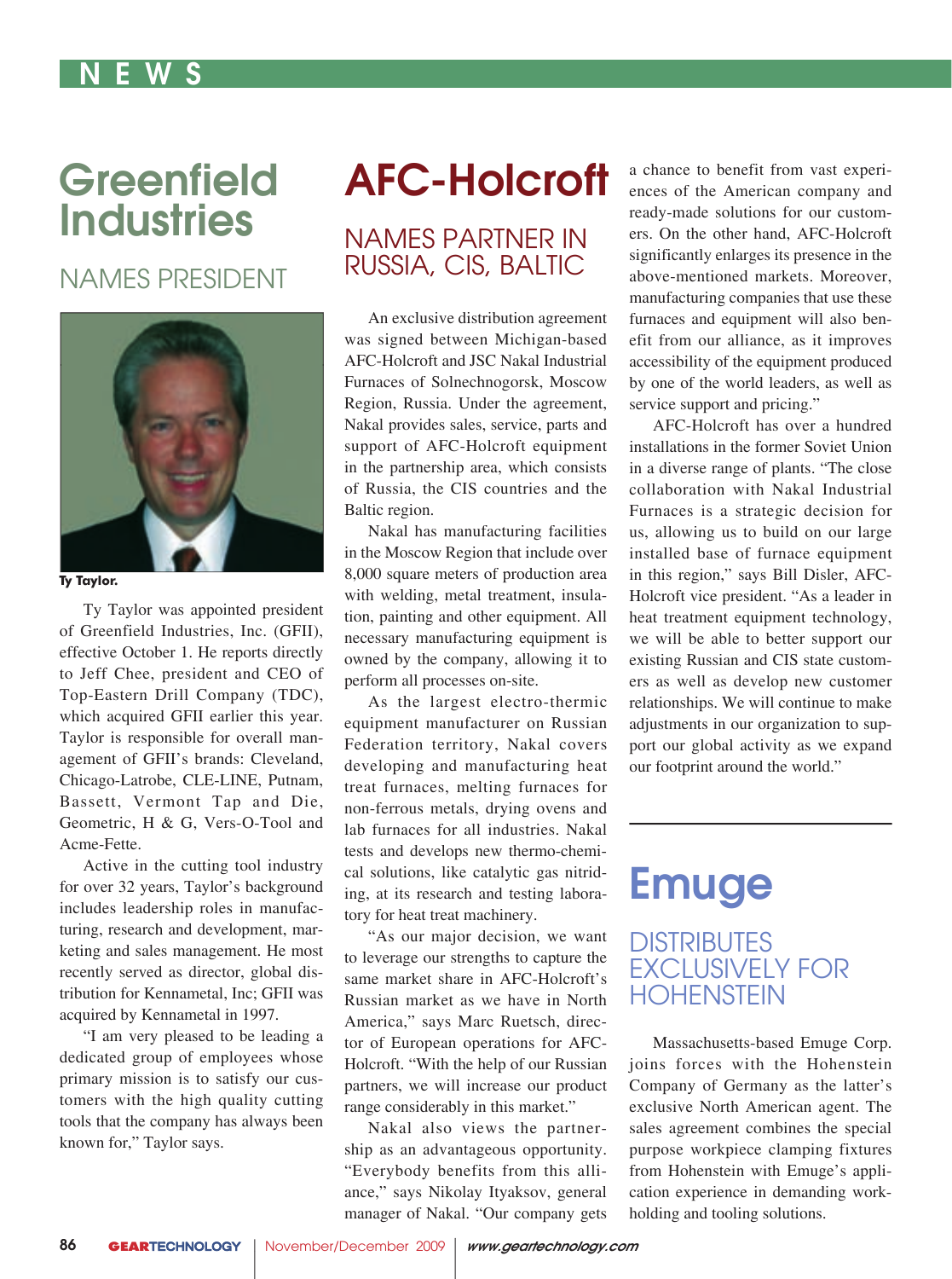

"By adding the specialized clamp-<br>ing fixtures from Hohenstein to our lines, we further demonstrate our com-"By adding the specialized clampmitment to our customers to fulfill their unique application requirements," says Peter Matysiak, president of Emuge. "The fixtures are a natural addition, as our precision workholding department specializes in customized solutions where accuracy and repeatability play a major role."

# Carl Zeiss

OPENS WEST COAST TECH CENTER

Irvine, CA is the home to the Carl Zeiss IMT West Coast Tech Center. "We are dedicated to supporting the high-tech industry on the West Coast by providing customers easy access to our most modern and advanced technology," says Andy Sisler, vice presi**continued**



**Hohenstein clamping fixtures are now available in North America through a sales agreement with Emuge.**

The two companies view their partnership as a symbiotic relationship. Hohenstein provides Emuge with plumbed pneumatic and hydraulic manifold base plates, which are used in conjunction with Emuge workholding and workholding nests. Hohenstein mounts Emuge workholding to its tombstone and pallet devices.

"Emuge's reputation for offering the highest quality cutting tools, workholding solutions and engineering/application support made them the logical choice to be our agent in North America," says Michael Franzki, managing director of Hohenstein.

# **RESIDUAL STRESS MEASUREMENT**

Take advantage of PROTO technology-the fastest residual stress measurement systems that consistently out-perform the competition. Residual stress affects crack initiation, crack propagation, stress corrosion cracking, distortion and fatigue life. PROTO has the accuracy, speed and technology to keep your product perfect right from the start.



#### EXCELLENCE IN THE FIELD AND IN THE LAB

PROTO'S comprehensive line of laboratory and portable residual stress measurement systems ensure the best system is available to successfully perform RS measurements on your components.



#### **RESIDUAL STRESS CHARACTERIZATION** AT FAILURE CRITICAL LOCATIONS... WHERE IT COUNTS

Improve quality, enhance fatigue life, and ensure that surface enhancements are being applied correctly. Even complex geometries such as those found on gears can be easily measured using our systems. Ensure that your components perform to their maximum potential with residual stress measurement.

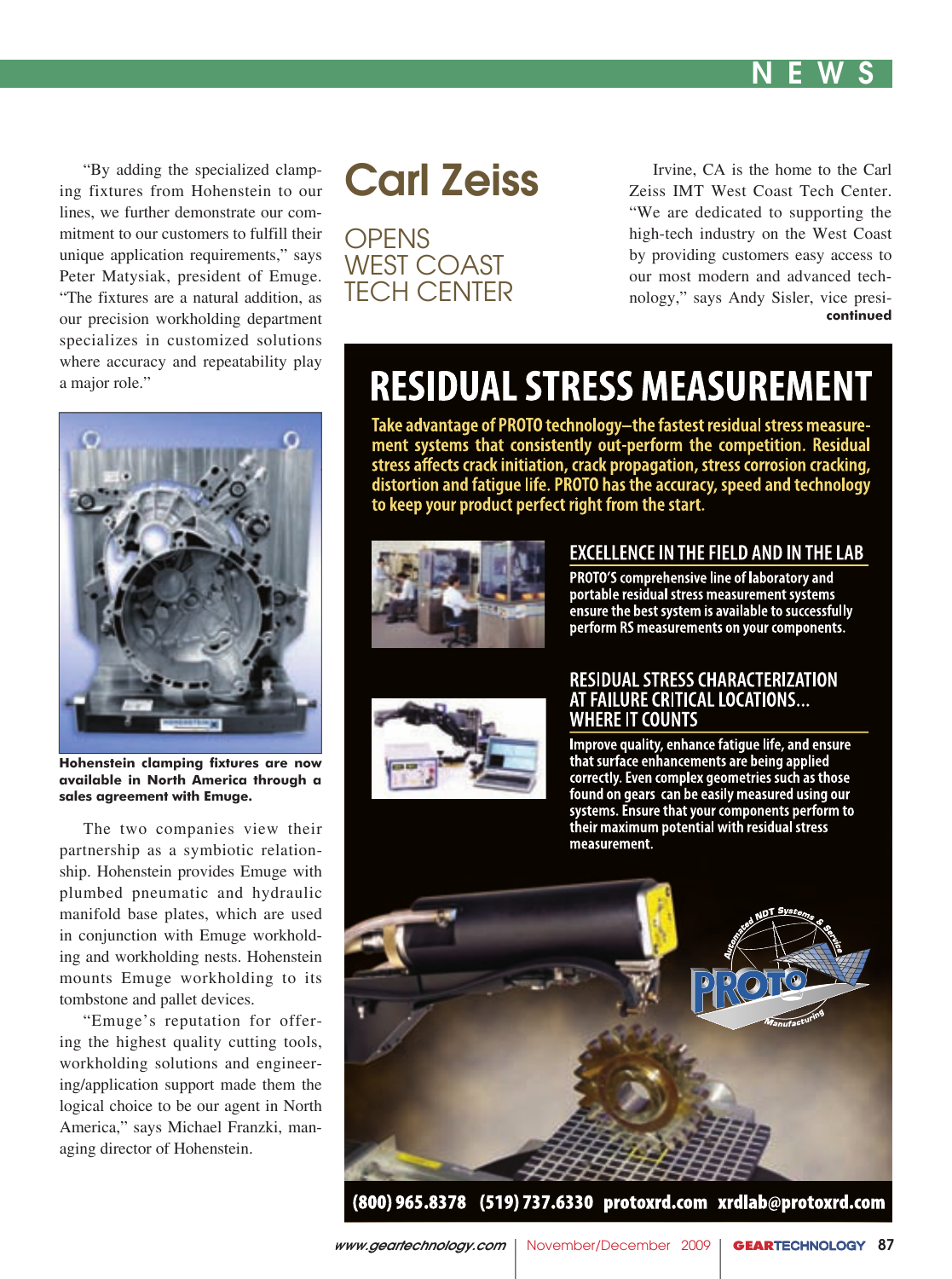### N E W S N E W S N E W S N E W S N E W S N E W S N E W S N E W S N E W S N E W S N E W S N E W S N E W S N E W



dent of sales at Carl Zeiss IMT. "The new technical center will provide more local resources and support for this fast-paced market. It's an exciting time for us because this is a chance to be even closer to our customers and show our commitment to customer support after the sale."

The site is located in Irvine's modern technology park, and it focuses on application support, contract inspection services, software training and Zeiss equipment demonstrations. "Providing contract inspection services is an exciting part of what we are building here," says Drew Shemenski, software and applications manager for Carl Zeiss. "With a full suite of metrology systems at this facility, we have the capability to support the inspection needs of everyone from micro-molders up through traditional CNC job shops, as well as specialists such as gear and turbine manufacturers."

Shemenski expresses enthusiasm about the technology and capabilities at the West Coast Tech Center. "This will be a first-class experience for our customers. We're very proud to have available a full range of our industry leading bridge-type machines and our most advanced metrology systems," he says. "We're excited about the type of technology we have in Irvine. The Metrotom 1500 is an X-ray based computed tomography system specifically designed for 3-D metrology of small, complex low-density parts made of plastic, composite materials or ceramic.

"The O-Inspect is a multi-sensor system that features both tactile and optical scanning and provides tremendous flexibility for measuring parts that approach the micro range of size.

"We have a variety of surface form and geometry systems to really round out our measuring and demonstration capabilities. The team we have in place also brings a depth and variety of experience that really complements the technology. We are looking forward to bringing all these elements to support our customers."

The West Coast Technical Center address is 18 Goodyear, Irvine, CA 92618; by phone: (800) 327-9735, or e-mail *imt@zeiss.com*.

# GH

### BUYS MAJORITY INTEREST IN **INDUCTION ATMOSPHERES**

GH Electrothermis A. A. and Induction Atmospheres signed a letter of intent in September for GH to purchase a majority interest in Induction Atmospheres (IA). Both companies expect the partnership to increase sales and allow them to expand into new markets.

"Induction Atmospheres is very excited to become part of the worldwide GH Group," says IA president and CEO Steve Skewes. "They will provide international sales and service for our turnkey induction heating systems, and we will bring sales, service and production of the highly respected GH product line into the United States."

IA systems include induction heating processes, which is a non-contact, fast and accurate heating method that saves space, time and money. It provides a lean, environmentally-friendly, energy efficient industrial heating process that reduces fossil fuel consumption.

"Induction Atmospheres brings new products and markets to the worldwide GH Group," says José Vicente González, GH Group president. "With their staff and facilities, we will be able to effectively deliver our induction heating systems into the United States. This is exactly the type of synergistic relationship we were looking for in a U.S.-based company."



**Induction Atmosphere's VF-30 vacuum furnace.**

Skewes notes other advantages to the agreement. "Both companies use the same computer design systems for product development, so we're looking forward to advanced engineering collaboration and easy product design transfer. This really is one of those rare win-win business scenarios, and we look forward to a long and profitable relationship."

# **Foundry**

REPORTS GROWTH POINTING TO AUTO **REBOUND**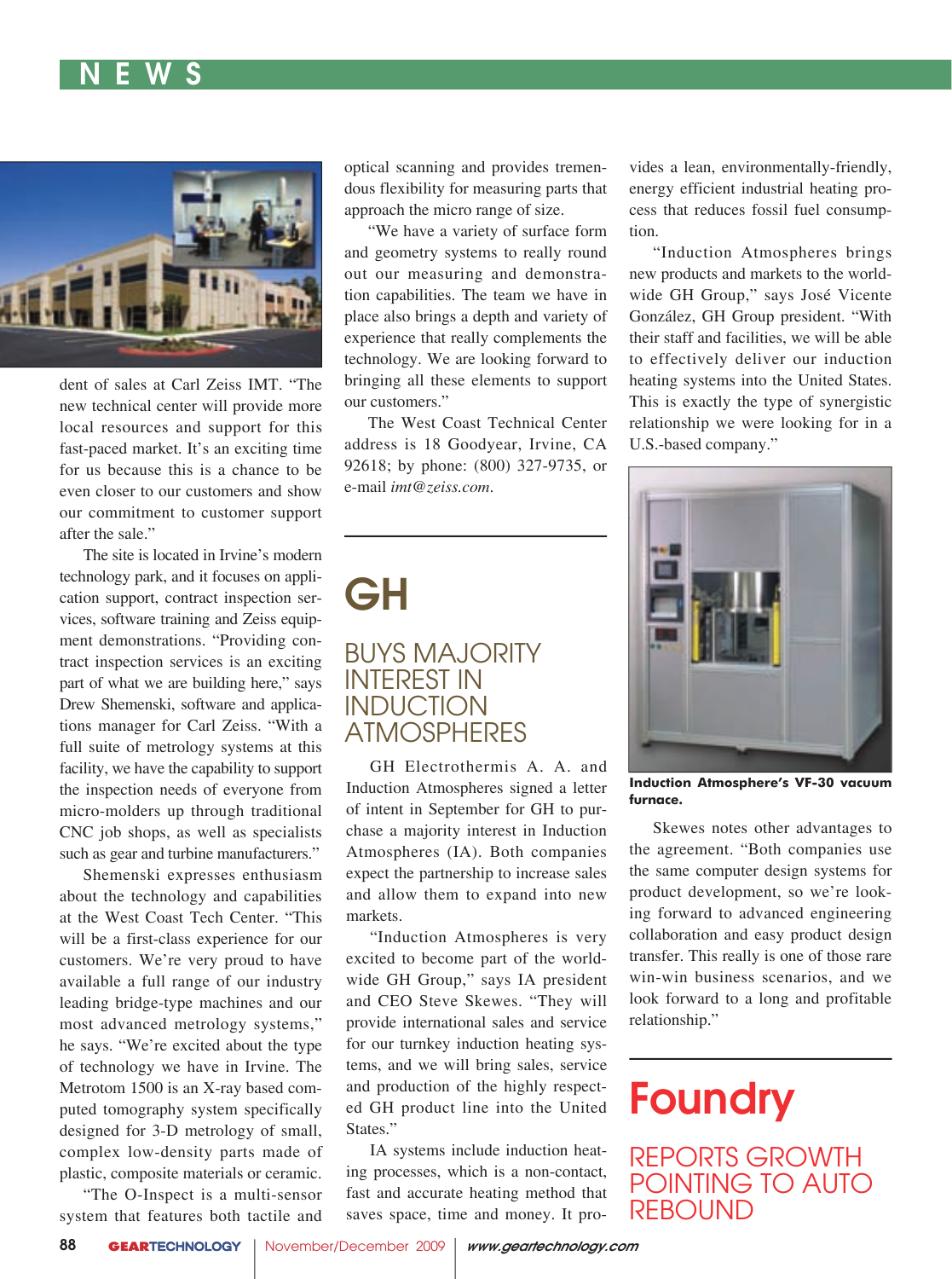

Grede Foundries Inc. managed to increase employment due to expanded work serving automotive and other manufacturing industries. Over the summer months, Grede gained new, multi-year contracts worth over \$23 million annually, reports Richard Koenings, chairman of Grede. This has allowed employment at its U.S. plants to rise 30 percent.

"There's been talk of the U.S economy starting to prepare for economic recovery, and our experience at Grede seems to indicate some support for that," Koenings says. "In addition to increasing orders from existing and new customers, we have been able to steadily expand employment. The goal of our recent right-sizing and restructuring efforts has been to position Grede for immediate profitability in what is expected to be a gradual turnaround as the U.S. emerges from its most tumultuous economic period in generations. The hikes we've seen in work and employment indicate Grede is on a solid, positive path."

Grede Foundries filed for Chapter 11 bankruptcy proceedings in June and began reorganization efforts. It is phasing out two plants in Vassar, MI and Wichita, KS as a result. The economic downturn, particularly in the automotive sector contributed to this action. The summer rebound is credited in part to reduced inventory and the "Cash for Clunkers" program. The rise in employment has occurred at Grede facilities in Reedsburg, WI, St. Cloud, MN, Waumatosa, WI, Iron Mountain, MI and New Castle, IN, which collectively serve the automotive, construction, manufacturing and agriculture industries.

"The increase in work, increase in jobs and increase in potential new contracts all indicate Grede is headed in the right direction."

## **Boeing**

APPOINTS GM IN PORTLAND

Perry Moore was named general manager of Boeing Fabrication's Portland manufacturing site. Moore also serves as the site executive in Oregon, where he represents Boeing with government and community agencies.

#### **continued**



### **LET RIVERSIDE QUOTE YOUR NEXT PROJECT**







Riverside Spline & Gear is your complete manufacturing facility. specializing in open gearing for many industries including machine tool, mining, forestry and oil and gas.

Riverside offers the quickest turnaround in the industry. After more than 45 years in business, our customers trust us for the highest quality and service, plus on time delivery, every time.

Over the last decade, we have invested millions of dollars on new machines and services to stay on the cutting edge of manufacturing solutions. At Riverside Spline & Gear. our commitment to innovation has put us on the preferred list of many leading global manufacturers.

**RIVERSIDE SPLINE & GEAR INC.** P.O. BOX 340 . MARINE CITY, MI 48039 PH: (810) 765-8302 · FAX: (810) 765-9595 valerief@splineandgear.com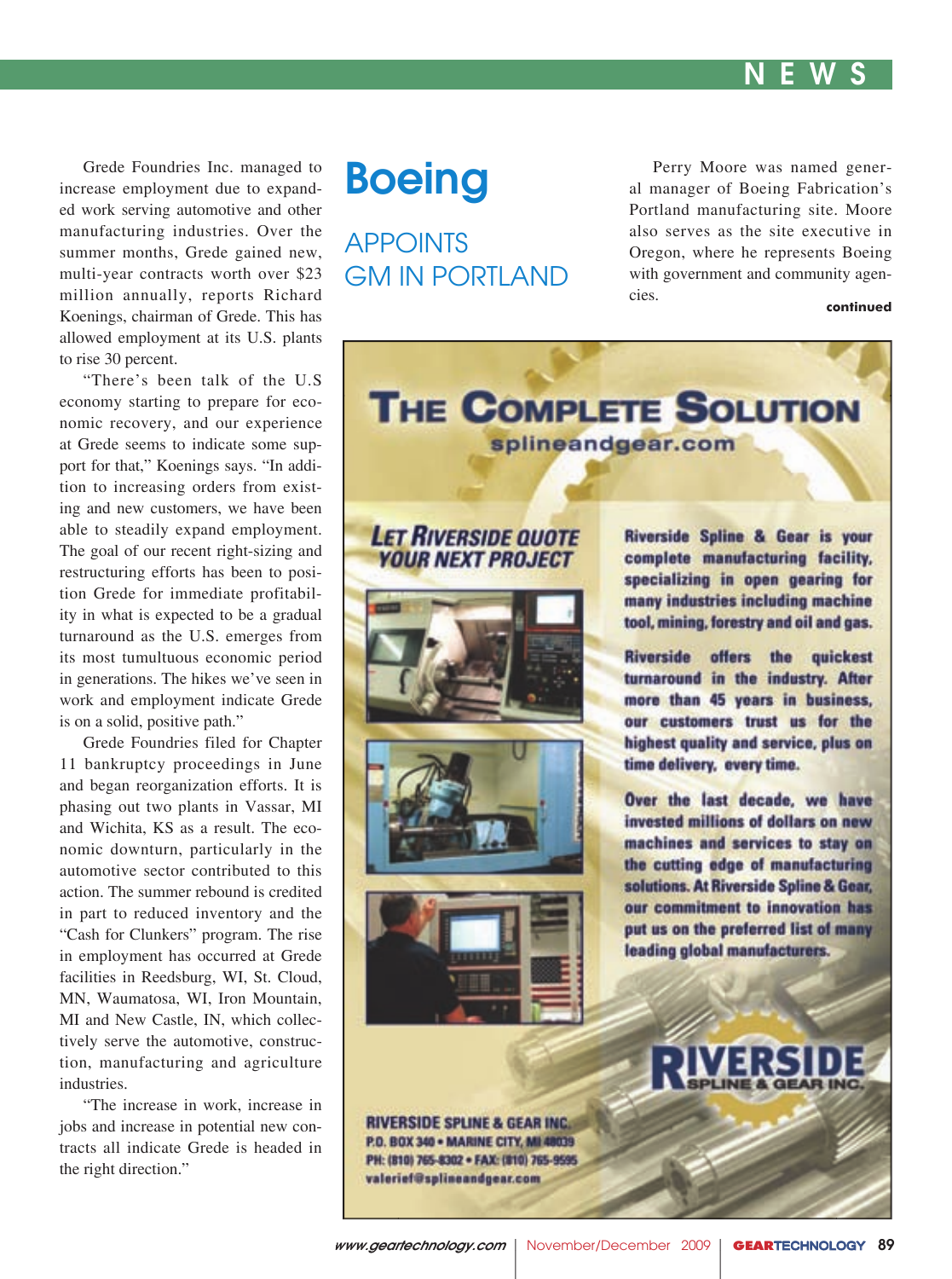### N E W S N E W S N E W S N E W S N E W S N E W S N E W S N E W S N E W S N E W S N E W S N E W S N E W S N E W



**Perry Moore.**

Moore reports to Ross Bogue, vice president and general manager of Boeing Fabrication, a Boeing Commercial Airplanes organization. The Boeing Portland site, in Gresham, OR, is the manufacturing center of excellence for fabrication and assembly operations of complex machining, gear systems and end-item pilot controls for commercial airplanes.

by Hexagon Metrology. The business will be reorganized by Hexagon Metrology, and it has agreed to employ some technical service, development and application engineering staff from Mahr Multisensor.

The vision business unit and products will be integrated into Hexagon Metrology, brands of which include Brown and Sharpe, CE Johansson, CimCore, CogniTens, DEA Leica Geosystems (Metrology Division), Leitz, m&h Inprocess Messtechnik, PC-DMIS, Romer, Sheffield and TESA.

"This acquisition will further enhance our worldwide product offering in multisensory vision technology and confirms Hexagon Metrology's commitment to offer the widest range of measuring systems for all industrial applications," says William Gruber, CEO and president of Hexagon Metrology.

manufactures planetary gear drives and differentials for agricultural, construction, specialty equipment and automotive OEMs and aftermarket.



**Craig Wisner.**

# AMT

# Hexagon

ACQUIRES VISION **METROLOGY COMPANY** 



All the outstanding assets and technical intellectual property of Mahr Multisensor GmbH have been acquired

# Auburn Gear

WELCOMES SALES MANAGER

Craig Wisner was appointed regional sales manager for Auburn Gear. He reports to Greg Henderson, director of marketing. He is responsible for all Power Wheel sales functions in the upper Midwestern parts of the United States and central Canada by working with Auburn's distributors and OEM customers in the region.

Wisner comes to Auburn Gear from Power Gear/Power-Packer, a division of Actuant, Inc. Power Gear is a recreational vehicle Tier One supplier, and Power-Packer provides hydraulic actuation products serving off-highway markets. Auburn Gear, of Auburn, IN,

## ELECTS BOARD AND OFFICERS

The Association for Manufacturing Technology elected its 2009-2010 officers and directors at its annual meeting in Orlando this October.

The board of directors of AMT represents more than 400 American manufacturers of machine tools, manufacturing machinery and related products. The board elected Daniel D. Janka, president of MAG Global, Hebron, KY as chairman. Janka comes on the heels of Ronald F. Schildge, president, Eitel Presses, Inc., Orwigsburg, PA. Schildge will serve the association as an ex-officio member of the board.

The board also elected Eugene R. Haffely, Jr., COO, Assembly and Test Worldwide, Inc., Dayton, OH, as first vice chairman. Second vice chairman and treasurer is now Timothy B. Dining, president and CEO, Greenerd Press and Machine Company, Inc., Nashua, NH.